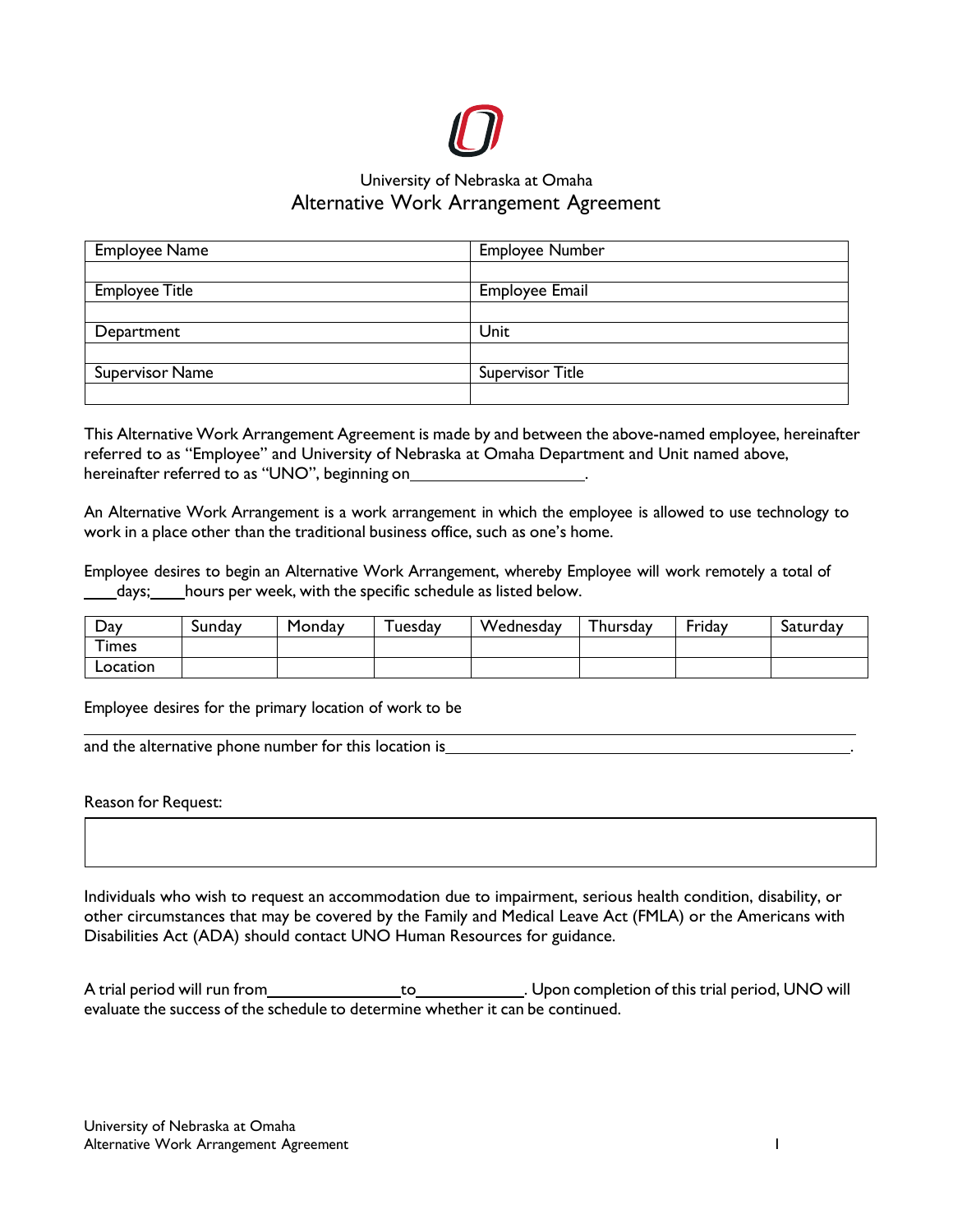Employee will be provided with the equipment listed below needed to complete essential functions of the position.

| <b>Equipment Type</b> | <b>UNO Inventory Number</b> | Item Description |  |
|-----------------------|-----------------------------|------------------|--|
|                       |                             |                  |  |
|                       |                             |                  |  |
|                       |                             |                  |  |
|                       |                             |                  |  |
|                       |                             |                  |  |

Employee understands that the Alternative Work Arrangement is a cooperative arrangement between UNOand Employee, not an entitlement, and is based on:

a) the needs of the job and work group.

b) the Employee's past and present levels of performance to include reliability and past attendance records.

c) If management determines the Alternative Work Arrangement is not successful, UNO may require the Employee to return to a regular schedule in the office at any time within or after the end of the trial period.

d) If Employee is unable to meet expectations under the Alternative Work Arrangement, disciplinary action, up to and including termination may take place.

Alternative Work Arrangements can be modified at any time by UNO or by mutual agreement between UNO and the Employee.

### AGREEMENT

### A. CONTINUATION OF BASIC TERMS AND CONDITIONS OF EMPLOYMENT

*1. Job Duties.* The Employee's work status, job duties, and responsibilities will remain essentially unchanged as a result of this Agreement. UNO require written reports to a supervisor regarding work progress. The Employee will remain obligated to comply with all University and departmental rules, policies, practices, and procedures,

including the safeguarding of confidential information and all appropriate use policies.

*2. Compensation.* The Employee will continue to receive compensation at the same rates as prior to the Alternative Work Arrangement.

*3. Agreement Obligation.* This Agreement and any revisions are not contracts or promises of employment. Nothing in this Agreement guarantees employment for any specific term.

*4. Work Hours.* In order for an Alternative Work Arrangement to succeed, it must be a seamless operation. The Employee needs to be as accessible during the agreed-upon work hours just as on-site colleagues are, regardless of work location.

### B. ALTERNATIVE WORK ARRANGEMENT EQUIPMENT AND SUPPLIES

1. *Home Office Furnishings, Maintenance and Telephone Service.* The Employee is responsible for the costs of establishing and maintaining the home work area, as well as providing phone and secure internet connectivity. The employer will provide secure access via a digital platform and the employee is responsible to securely connect via this platform.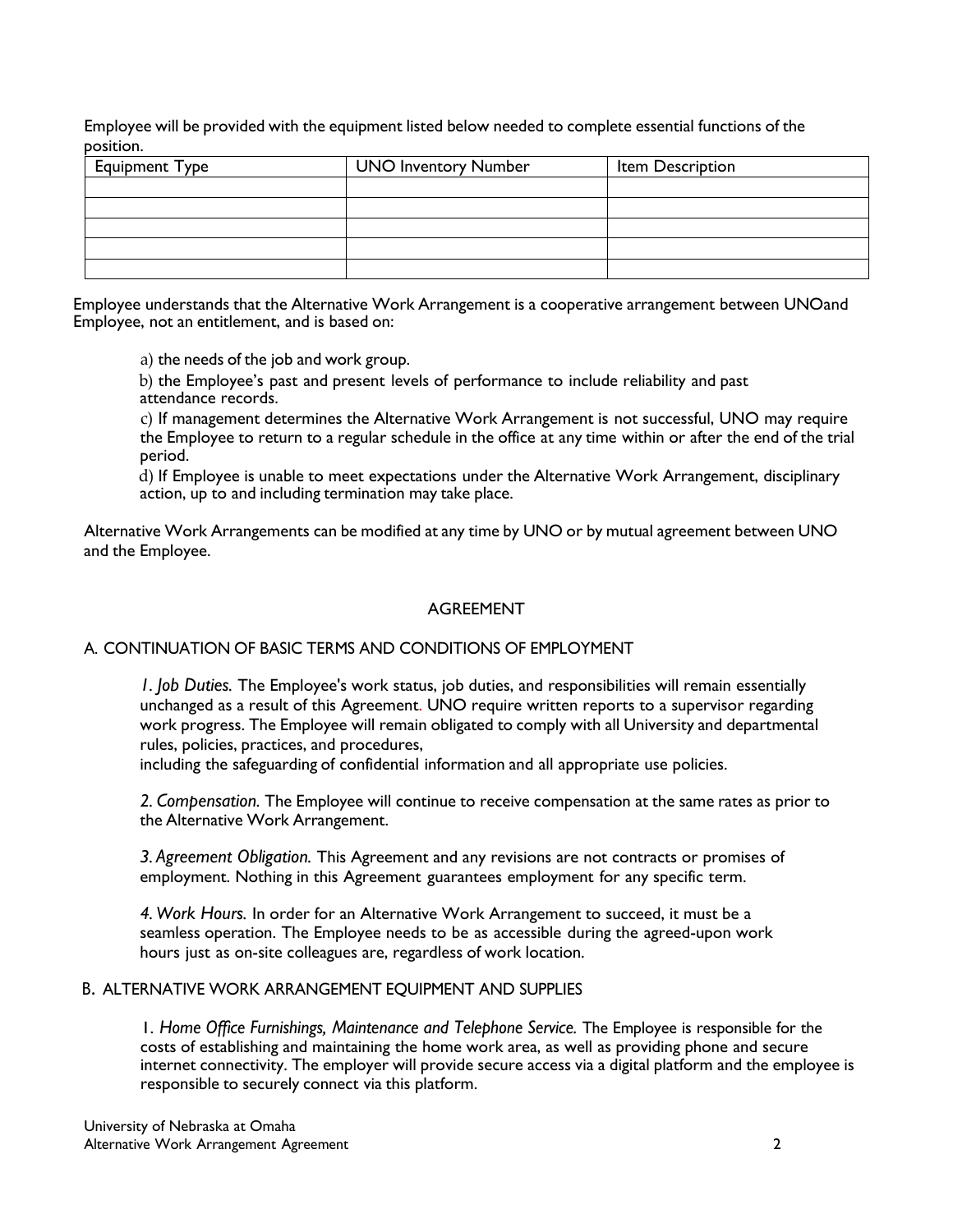*2. Alternative Work Arrangement Equipment.* UNO may, within the department's sole discretion, provide to the Employee certain equipment such as computer hardware/software as deemed necessary to perform assigned off-site

as identified below:

i. UNO provided equipment is the sole and exclusive property of the University and is subject to the same business use restrictions as if it were on-site. The Employee will not move the equipment from the designated area, except as may be necessary to return the equipment to UNO and shall be liable for the condition of the equipment, except for normal wear and tear, and for damages caused by unauthorized use of such equipment.

ii. Notification of Equipment/Internet Failure. Employee is expected to notify his/her supervisor within 2 hours of equipment malfunction or failure on a workday. In the event of such malfunction or failure, UNO may, at the department's sole discretion, supply the Employee with temporary use of departmentally owned equipment or require the Employee to work at the office.

iii. If internet/phone communication is lost at home on a workday during work hours, the employee has the option of coming into work or taking vacation.

*3. Unauthorized Use of University Property*. The equipment, supplies, and other property provided by UNO is provided exclusively for use in providing services to UNO. It may not be used by any person not employed by UNO (including household members), except as may be required for business-related reasons. All University of Nebraska, UNO and department appropriate use policies apply.

*4. Return of University Property.* The equipment, supplies, and other property provided by UNO should be returned within 5 days of UNO's request. Upon termination of employment, all equipment, supplies, documents, and other departmental property, specifically identified above, as may be amended from time to time, must be returned promptly to UNO. In the event the alternative work arrangement set forth in the Agreement ends, the Employee's obligation to return University property continues.

# C. SAFETY

*1. DesignatedWork Area.* The Employee is required to maintain a designated work area at home.

*2. Maintenance of Work Area.* The Employee shall maintain the home work area free of safety hazards and other dangers and shall use and maintain equipment and supplies in a safe and appropriate manner.

*3. Work Area Inspections.* The Employee agrees that UNO has the right to make periodic visits to your home office to audit your compliance with these safety standards. Reasonable efforts will be made to schedule such visits in advance.

*4. Reporting of Injury.* The Employee must report any work-related injuries to his/her immediate Supervisor immediately, but no later than 24 hours after such injury, using the standard injury reporting process. This is no different than the expectation of an employee when working in the office. The Employee agrees that it may be necessary for a University representative to visit your home office to investigate an injury report.

*5. Employer Liability.* The University assumes no liability for injuries to you that occur outside of the home work area or outside of your working hours. In addition, the University makes no representations on the personal tax and insurance implications of this alternative work arrangement. The Employee will maintain insurance coverage for the home office and provide proof of insurance to UNO.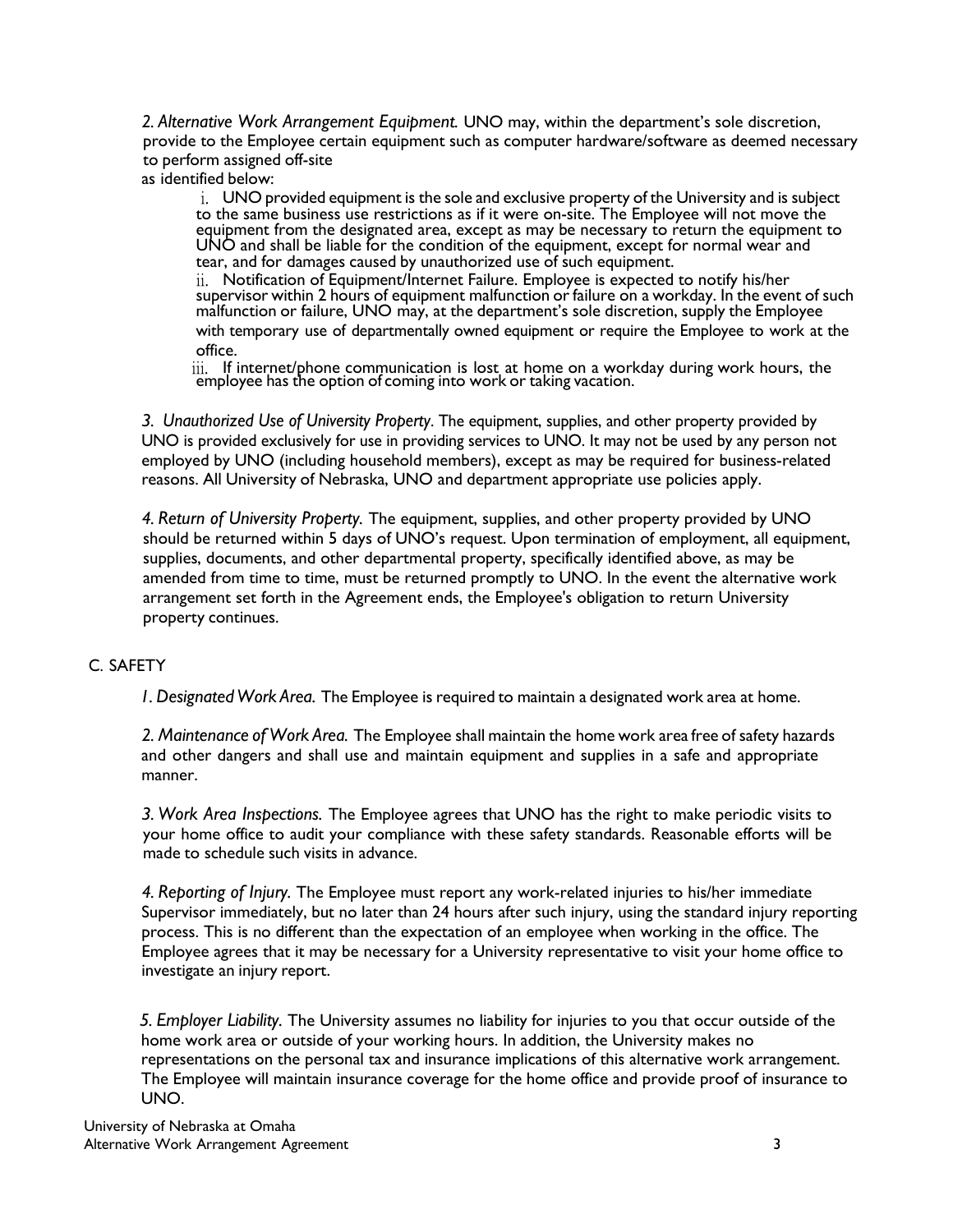# D. WORK AND FAMILY

This alternative arrangement is not to be viewed as a substitute for family care arrangements. Employee will make family care arrangements for the times he or she is scheduled to perform work for UNO. Family care will not interfere with the Employee's work responsibilities and safety obligations.

# E. WORK SCHEDULE

1. The Employee agrees to abide by the work schedule set forth in this document, which may be amended from time to time by the Employee's Supervisor or by mutual agreement.

2. The Employee acknowledges and agrees that compliance with this schedule is necessary to ensure maximum accessibility.

3. The Employee must obtain prior Supervisor approval for working anything otherthan the scheduled hours per day, including any overtime.

4. Requests for vacation and sick leave will be handled the same as if the Employee was at the office, including prior notification.

5. All staff and client meetings are the responsibility of the Employee and shall be attended by such even if the meeting is scheduled on a telecommute day.

# F. TERMS OF THIS ARRANGEMENT

Nothing in this Agreement guarantees the Employee an alternative arrangement for any specific term. This Agreement can be modified at any time by UNO or by mutual agreement between UNO and the Employee. This agreement does not constitute a contract of employment between you and UNO and does not alter the basic employment at will relationship between you and the employer. All UNO and department policies, procedures and appropriate use agreements apply to you unless this agreement states otherwise.

## G. MISCELLANEOUS

Both parties agree that this Agreement supersedes any previous written or oral agreements between them relating to the same subject matter and represents the entire agreement regarding alternative arrangements. The Employee agrees to abide by the terms stated in this Agreement and

, attachments.